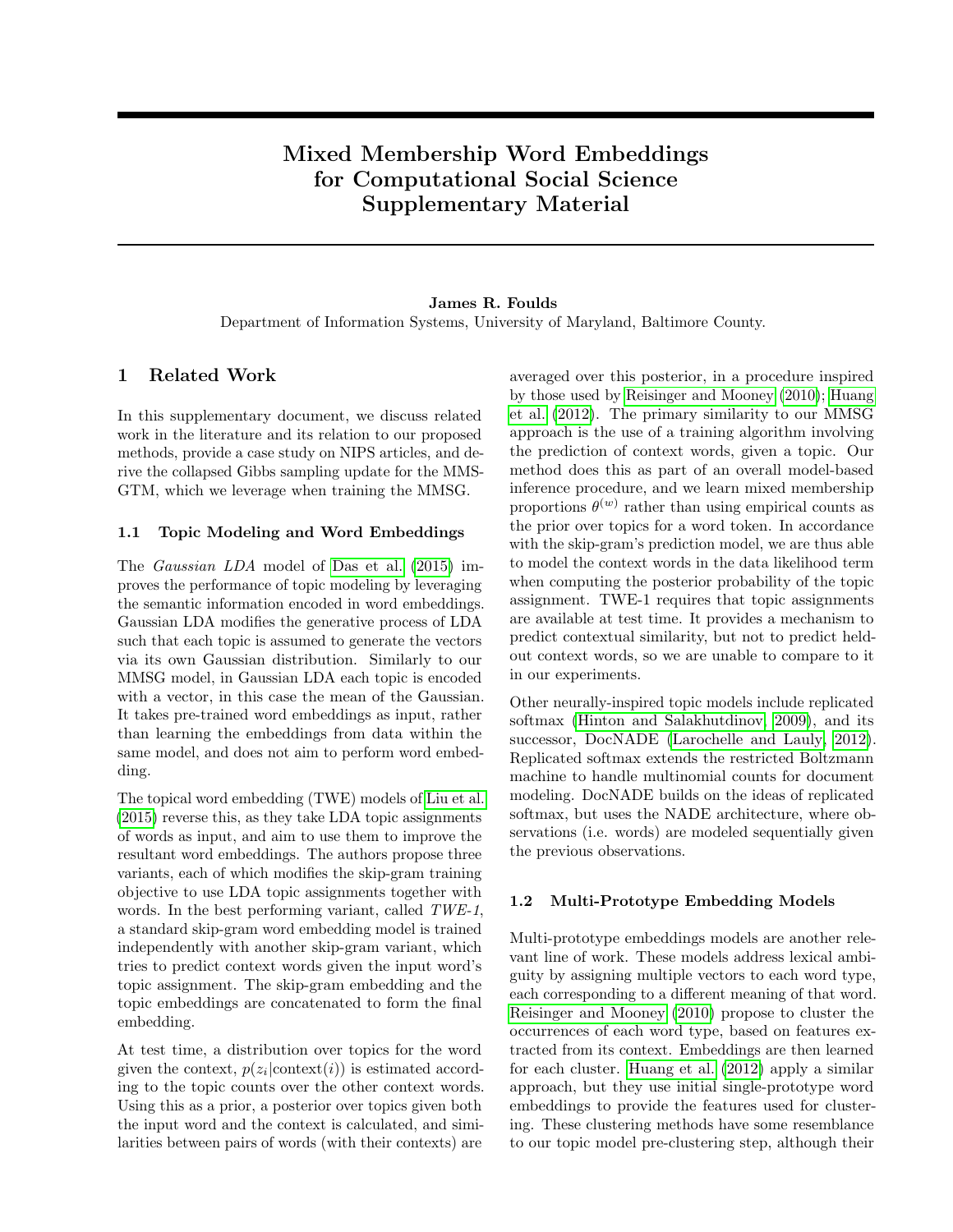

Opper

<span id="page-1-0"></span>Figure 2: NIPS authors and topics,  $t$ -SNE, zoomed in. Blue  $=$  authors, gray  $=$  topics.

<span id="page-1-1"></span>clustering is applied within instances of a given word type, rather than globally across all word types, as in our methods. This results in models with more vectors than words, while we aim to find fewer vectors than words, to reduce the model's complexity for small datasets. Rather than employing an off-the-shelf clustering algorithm and then applying an unrelated embedding model to its output, our approach aims to perform model-based clustering within an overall joint model of topic/cluster assignments and word vectors.

Perhaps the most similar model to ours in the literature is the probabilistic multi-prototype embedding model of [Tian et al. \(2014\)](#page-4-0), who treat the prototype assignment of a word as a latent variable, assumed drawn from a mixture over prototypes for each word. The embeddings are then trained using EM. Our MMSG model can be understood as the mixed membership version of this model, in which the prototypes (vectors) are shared

across all word types, and each word type has its own mixed membership proportions across the shared prototypes. While a similar EM algorithm can be applied to the MMSG, the E-step is much more expensive, as we typically desire many more shared vectors (often in the thousands) than we would prototypes per a single word type (Tian et al. use ten in their experiments). We use the Metropolis-Hastings-Walker algorithm with the topic model reparameterization of our model in order to address this by efficiently pre-solving the E-step.

#### 1.3 Mixed Membership Modeling

Mixed membership modeling is a flexible alternative to traditional clustering, in which each data point is assigned to a single cluster. Instead, mixed membership models posit that individual entities are associated with multiple underlying clusters, to differing degrees, as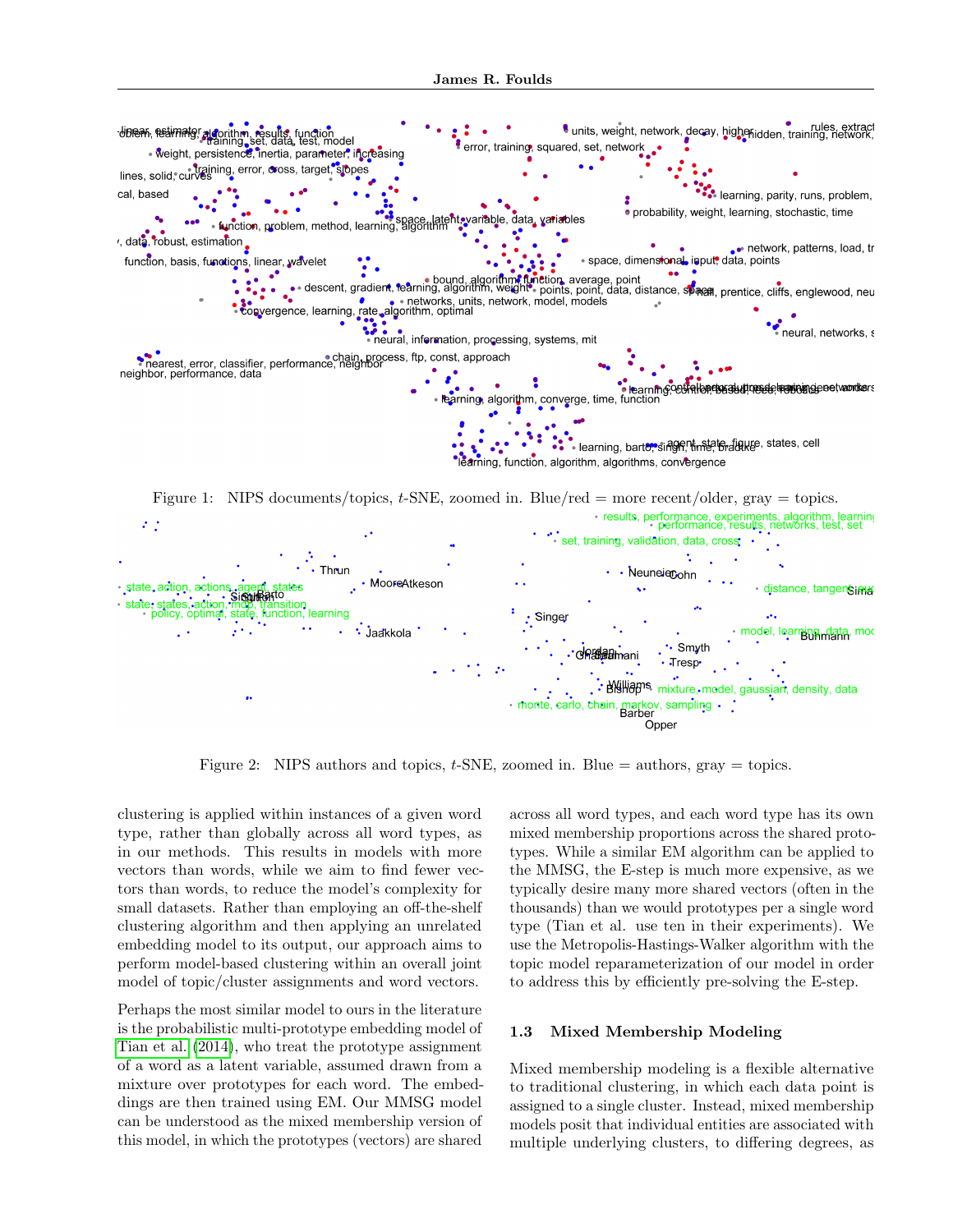encoded by a mixed membership vector that sums to one across the clusters [\(Erosheva et al., 2004;](#page-3-6) [Airoldi](#page-3-7) [et al., 2014\)](#page-3-7). These mixed membership proportions are generally used to model lower-level grouped data, such as the words inside a document. Each lower-level data point inside a group is assumed to be assigned to one of the shared, global clusters according to the group-level membership proportions. Thus, a mixed membership model consists of a mixture model for each group, which share common mixture component parameters, but with differing mixture proportions.

This formalism has lead to probabilistic models for a variety of applications, including medical diagnosis [\(Manton et al., 1994\)](#page-3-8), population genetics [\(Pritchard](#page-3-9) [et al., 2000\)](#page-3-9), survey analysis [\(Erosheva, 2003\)](#page-3-10), computer vision [\(Barnard et al., 2003;](#page-3-11) [Fei-Fei and Perona,](#page-3-12) [2005\)](#page-3-12), text documents [\(Hofmann, 1999;](#page-3-13) [Blei et al.,](#page-3-14) [2003\)](#page-3-14), and social network analysis [\(Airoldi et al., 2008\)](#page-3-15). Nonparametric Bayesian extensions, in which the number of underlying clusters is learned from data via Bayesian inference, have also been proposed [\(Teh et al.,](#page-3-16) [2006\)](#page-3-16). In this work, dictionary words are assigned a mixed membership distribution over a set of shared latent vector space embeddings. Each instantiation of a dictionary word (an "input" word) is assigned to one of the shared embeddings based on its dictionary word's membership vector. The words in its context ("output" words) are assumed to be drawn based on the chosen embedding.

### 2 Case Study on NIPS

In Figure [1,](#page-1-0) we show a zoomed in  $t$ -SNE visualization of NIPS document embeddings. We can see regions of the space corresponding to learning algorithms (bottom), data space and latent space (center), training neural networks (top), and nearest neighbors (bottomleft). We also visualized the authors' embeddings via t-SNE (Figure [2\)](#page-1-1). We find regions of latent space for reinforcement learning authors (left: "state, action,...," Singh, Barto,Sutton), probabilistic methods (right: "mixture, model," "monte, carlo," Bishop, Williams, Barber, Opper, Jordan, Ghahramani, Tresp, Smyth), and evaluation (top-right: "results, performance, experiments,...").

# 3 Derivation of the Collapsed Gibbs Update

Let  $C_i = |\text{context}(i)|$  be the number of output words in the *i*th context, let  $w_1^{(i)}, \ldots, w_{C_i}^{(i)}$  $C_i^{(i)}$  be those output words, and let  $\mathbf{w}_{\neg i}$  be the input words other that  $w_i$ (similarly, topic assignments  $z_{\neg i}$  and output words  $\mathbf{w}^{(\neg i)}$ ). Then the collapsed Gibbs update samples from the conditional distribution

$$
p(z_i = k | \mathbf{z}_{\neg i}, w_i, w_1^{(i)}, \dots, w_{C_i}^{(i)}, \mathbf{w}_{\neg i}, \mathbf{w}^{(\neg i)}, \alpha, \beta)
$$
  
\n
$$
\propto p(z_i = k, w_1^{(i)}, \dots, w_{C_i}^{(i)} | \mathbf{z}_{\neg i}, w_i, \mathbf{w}_{\neg i}, \mathbf{w}^{(\neg i)}, \alpha, \beta)
$$
  
\n
$$
= \int_{\phi^{(k)}} \int_{\theta^{(w_i)}} p(z_i = k, w_1^{(i)}, \dots, w_{C_i}^{(i)}, \phi^{(k)}, \theta^{(w_i)} | \mathbf{z}_{\neg i},
$$
  
\n
$$
w_i, \mathbf{w}_{\neg i}, \mathbf{w}^{(\neg i)}, \alpha, \beta)
$$
  
\n
$$
= \int_{\phi^{(k)}} \int_{\theta^{(w_i)}} p(z_i = k, w_1^{(i)}, \dots, w_{C_i}^{(i)} | \phi^{(k)}, \theta^{(w_i)}, w_i)
$$
  
\n
$$
\times p(\phi^{(k)}, \theta^{(w_i)} | \mathbf{z}_{\neg i}, w_i, \mathbf{w}_{\neg i}, \mathbf{w}^{(\neg i)}, \alpha, \beta)
$$
  
\n
$$
= \int_{\phi^{(k)}} \int_{\theta^{(w_i)}} \theta_k^{(w_i)} \prod_{c=1}^{C_i} \phi_{w_c}^{(k)} \times p(\theta^{(w_i)} | \mathbf{z}_{\neg i : w_j = w_i}, \alpha)
$$
  
\n
$$
\times p(\phi^{(k)} | \mathbf{z}_{\neg i}, \mathbf{w}^{(\neg i)}, \beta)
$$
  
\n
$$
= \int_{\theta^{(w_i)}} \theta_k^{(w_i)} p(\theta^{(w_i)} | \mathbf{z}_{\neg i : w_j = w_i}, \alpha)
$$
  
\n
$$
\times \int_{\phi^{(k)}} \prod_{c=1}^{C_i} \phi_{w_c}^{(k)} p(\phi^{(k)} | \mathbf{z}_{\neg i}, \mathbf{w}^{(\neg i)}, \beta).
$$

We recognize the first integral as the mean of a Dirichlet distribution which we obtain via conjugacy:

$$
p(\theta^{(w_i)}|\mathbf{z}_{\neg i:w_j=w_i}, \alpha) = \text{Dirichlet}(\mathbf{n}_i^{(w_i)\neg i} + \alpha)
$$

$$
\int_{\theta^{(w_i)}} \theta_k^{(w_i)} p(\theta^{(w_i)}|\mathbf{z}_{\neg i:w_j=w_i}, \alpha) = \frac{n_k^{(w_i)\neg i} + \alpha_k}{\sum_{k'} n_{k'}^{(w_i)\neg i} + \alpha_k}
$$

$$
\propto n_k^{(w_i)\neg i} + \alpha_k.
$$

The above can also be understood as the probability of the next ball drawn from a multivariate Polya urn model, also known as the Dirichlet-compound multinomial distribution, arising from the posterior predictive distribution of a discrete likelihood with a Dirichlet prior. We will need the full form of such a distribution to analyze the second integral. Once again leveraging conjugacy, we have:

$$
\begin{aligned} &\int_{\phi^{(k)}} \prod_{c=1}^{C_i} \phi_{w_c^{(i)}}^{(k)} p(\phi^{(k)} | \mathbf{z}_{\neg i}, \mathbf{w}^{(\neg i)}, \beta) \\ &= \int_{\phi^{(k)}} \prod_{c=1}^{C_i} \phi_{w_c^{(i)}}^{(k)} \frac{\Gamma(\sum_{v=1}^D (n_v^{(k)\neg i} + \beta_v))}{\prod_{v=1}^D \Gamma(n_v^{(k)\neg i} + \beta_v)} \prod_{v=1}^D \phi_v^{(k)}^{n_v^{(k)\neg i} + \beta_v - 1} \\ &= \int_{\phi^{(k)}} \frac{\Gamma(\sum_{v=1}^D (n_v^{(k)\neg i} + \beta_v))}{\prod_{v=1}^D \Gamma(n_v^{(k)\neg i} + \beta_v)} \prod_{v=1}^D \phi_v^{(k)}^{n_v^{(k)\neg i} + \beta_v + n_v^{(i)} - 1} \end{aligned}
$$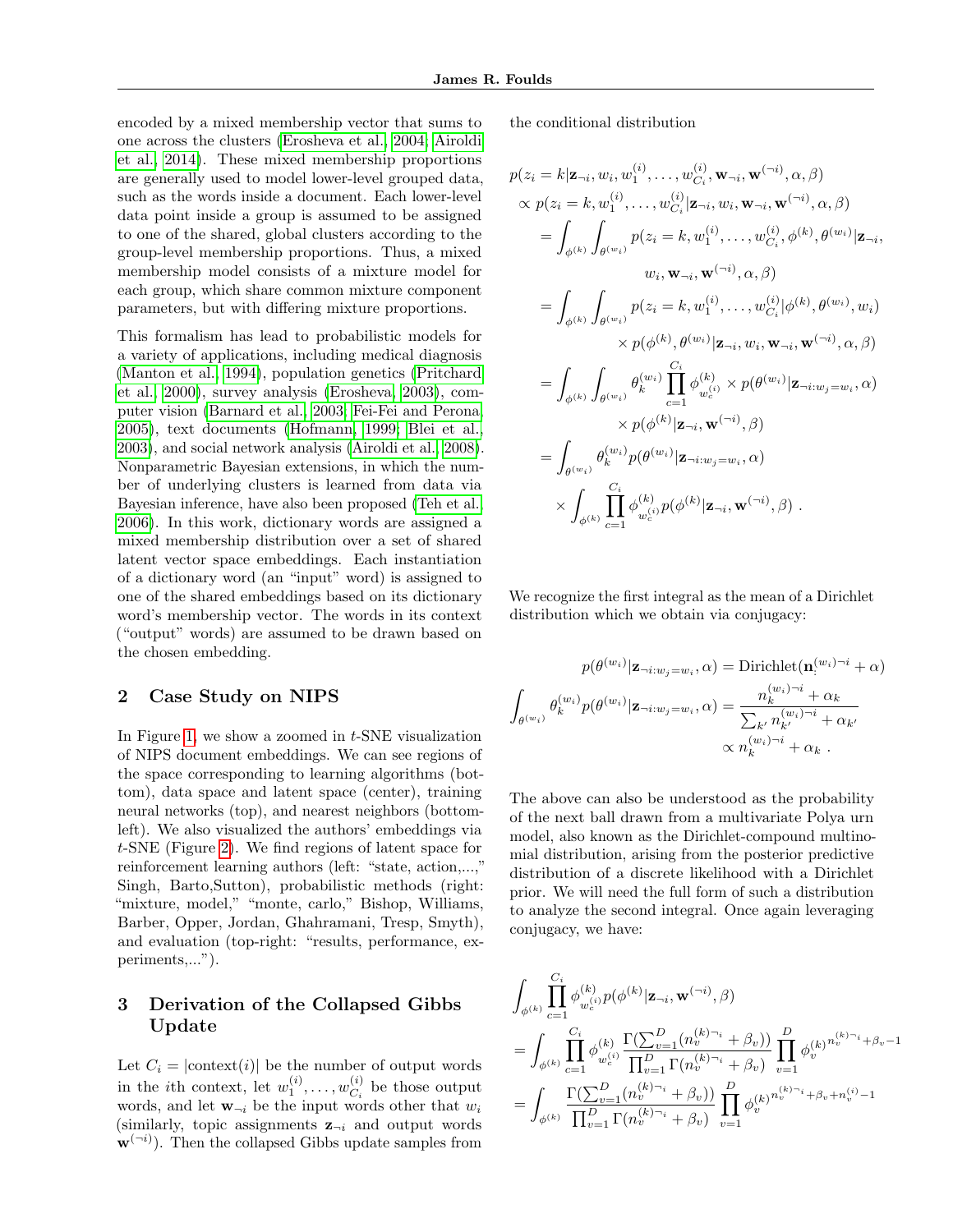$$
= \frac{\Gamma(\sum_{v=1}^{D} (n_v^{(k)} \gamma_i + \beta_v))}{\prod_{v=1}^{D} \Gamma(n_v^{(k)} \gamma_i + \beta_v) \Gamma(\sum_{v=1}^{D} (n_v^{(k)} \gamma_i + \beta_v + n_v^{(i)}))}
$$
  

$$
\times \int_{\phi^{(k)}} \frac{\Gamma(\sum_{v=1}^{D} (n_v^{(k)} \gamma_i + \beta_v + n_v^{(i)}))}{\prod_{v=1}^{D} \Gamma(n_v^{(k)} \gamma_i + \beta_v + n_v^{(i)})} \prod_{v=1}^{D} \phi_v^{(k)} \gamma_v^{(k)} \gamma_v^{(k)} + \beta_v + n_v^{(i)}
$$
  

$$
= \frac{\Gamma(\sum_{v=1}^{D} (n_v^{(k)} \gamma_i + \beta_v))}{\prod_{v=1}^{D} \Gamma(n_v^{(k)} \gamma_i + \beta_v)} \frac{\prod_{v=1}^{D} \Gamma(n_v^{(k)} \gamma_v + \beta_v + n_v^{(i)})}{\Gamma(\sum_{v=1}^{D} (n_v^{(k)} \gamma_i + \beta_v + n_v^{(i)}))},
$$

where  $n_v^{(i)}$  is the number of times that output word v occurs in the ith context, since the final integral is over the full support of a Dirichlet distribution, which integrates to one. Eliminating terms that aren't affected by the  $z_i$  assignment, the above is

$$
\propto \frac{\prod_{v=1}^{D} \Gamma(n_v^{(k)\neg_i} + \beta_v + n_v^{(i)})}{\Gamma(\sum_{v=1}^{D} (n_v^{(k)\neg_i} + \beta_v + n_v^{(i)}))}
$$
\n
$$
= \frac{\prod_{v=1}^{D} \left( \Gamma(n_v^{(k)\neg_i} + \beta_v) \prod_{j=0}^{n_v^{(i)}-1} (n_v^{(k)\neg_i} + \beta_v + j) \right)}{\Gamma(\sum_{v=1}^{D} (n_v^{(k)\neg_i} + \beta_v)) \prod_{j=0}^{C_i-1} (\sum_{v=1}^{D} (n_v^{(k)\neg_i} + \beta_v + j)}
$$
\n
$$
\propto \frac{\prod_{v=1}^{D} \prod_{j=0}^{n_v^{(i)}-1} (n_v^{(k)\neg_i} + \beta_v + j)}{\prod_{j=0}^{C_i-1} (\sum_{v=1}^{D} (n_v^{(k)\neg_i} + \beta_v) + j)}
$$
\n
$$
= \prod_{c=1}^{C_i} \frac{n_{w_c}^{(k)\neg_i} + \beta_{w_c} + n_{w_c}^{(i,c)}}{n^{(k)\neg_i} + \sum_{v} \beta_v + c - 1}
$$

<span id="page-3-13"></span><span id="page-3-4"></span>where we have used the fact that  $\Gamma(x+n) = (x +$  $(n-1)(x+n-2)...(x+1)x\Gamma(x)$  for any  $x>0$ , and integer  $n \geq 1$ . We can interpret this as the probability of drawing the context words under the multivariate Polya urn model, in which the number of "colored balls" (word counts plus prior counts) is increased by one each time a certain color (word) is selected. In other words, in each step, corresponding to the selection of each context word, we draw a ball from the urn, then put it back, along with another ball of the same color. The  $n_{w_c^{(i,c)}}$  and  $c-1$  terms reflect that the counts have  $w_c^{\omega_c}$  changed by adding these extra balls into the urn in each step. The second to last equation shows that this process is exchangeable: it does not matter which order the balls were drawn in when determining the probability of the sequence. Multiplying this with the term from the first integral, calculated earlier, gives us the final form of the update equation,

$$
p(z_i = k | \cdot) \propto (n_k^{(w_i)\neg i} + \alpha_k) \prod_{c=1}^{C_i} \frac{n_{w_c}^{(k)\neg i} + \beta_{w_c} + n_{w_j^{(i,c)}}}{n^{(k)\neg i} + \sum_{v} \beta_v + c - 1}
$$

<span id="page-3-16"></span><span id="page-3-9"></span><span id="page-3-8"></span><span id="page-3-5"></span><span id="page-3-3"></span><span id="page-3-2"></span><span id="page-3-1"></span>.

### References

<span id="page-3-15"></span>Airoldi, E., Blei, D., Feinberg, S., and Xing, E. (2008). Mixed membership stochastic blockmodels. Journal of Machine Learning Research, 9:1981–2014.

- <span id="page-3-14"></span><span id="page-3-12"></span><span id="page-3-11"></span><span id="page-3-10"></span><span id="page-3-7"></span><span id="page-3-6"></span><span id="page-3-0"></span> $\binom{ii}{v}-1$  and Their Applications. Chapman and Hall/CRC. Airoldi, E. M., Blei, D. M., Erosheva, E. A., and Fienberg, S. E. (2014). Introduction to mixed membership models and methods. In Handbook of Mixed Membership Models
	- Barnard, K., Duygulu, P., Forsyth, D., Freitas, N. d., Blei, D. M., and Jordan, M. I. (2003). Matching words and pictures. Journal of Machine Learning Research, 3(Feb):1107–1135.
	- Blei, D., Ng, A., and Jordan, M. (2003). Latent Dirichlet allocation. Journal of Machine Learning Research, 3:993– 1022.
	- Das, R., Zaheer, M., and Dyer, C. (2015). Gaussian LDA for topic models with word embeddings. In Proceedings of the 53nd Annual Meeting of the Association for Computational Linguistics, pages 795–804.
	- Erosheva, E., Fienberg, S., and Lafferty, J. (2004). Mixedmembership models of scientific publications. Proceedings of the National Academy of Sciences of the United States of America, 101(Suppl 1):5220–5227.
	- Erosheva, E. A. (2003). Bayesian estimation of the grade of membership model. Bayesian Statistics, 7:501–510.
	- Fei-Fei, L. and Perona, P. (2005). A Bayesian hierarchical model for learning natural scene categories. In Proceedings of the 2005 IEEE Conference on Computer Vision and Pattern Recognition (CVPR), pages 524–531. IEEE.
	- Hinton, G. E. and Salakhutdinov, R. R. (2009). Replicated softmax: an undirected topic model. In Advances in Neural Information Processing Systems, pages 1607–1614.
	- Hofmann, T. (1999). Probabilistic latent semantic indexing. In Proceedings of the 22nd Annual International ACM SIGIR Conference on Research and Development in Information Retrieval, pages 50–57. ACM.
	- Huang, E. H., Socher, R., Manning, C. D., and Ng, A. Y. (2012). Improving word representations via global context and multiple word prototypes. In Proceedings of the 50th Annual Meeting of the Association for Computational Linguistics: Long Papers-Volume 1, pages 873–882. Association for Computational Linguistics.
	- Larochelle, H. and Lauly, S. (2012). A neural autoregressive topic model. In Pereira, F., Burges, C. J. C., Bottou, L., and Weinberger, K. Q., editors, Advances in Neural Information Processing Systems 25, pages 2708–2716.
	- Liu, Y., Liu, Z., Chua, T.-S., and Sun, M. (2015). Topical word embeddings. In Proceedings of the AAAI Conference on Artificial Intelligence, pages 2418–2424.
	- Manton, K. G., Tolley, H. D., and Woodbury, M. A. (1994). Statistical applications using fuzzy sets. Wiley-Interscience.
	- Pritchard, J. K., Stephens, M., and Donnelly, P. (2000). Inference of population structure using multilocus genotype data. Genetics, 155(2):945–959.
	- Reisinger, J. and Mooney, R. J. (2010). Multi-prototype vector-space models of word meaning. In Human Language Technologies: The 2010 Annual Conference of the North American Chapter of the Association for Computational Linguistics, pages 109–117. Association for Computational Linguistics.
	- Teh, Y. W., Jordan, M. I., Beal, M. J., and Blei, D. M. (2006). Hierarchical Dirichlet processes. Journal of the American Statistical Association, 101(476).